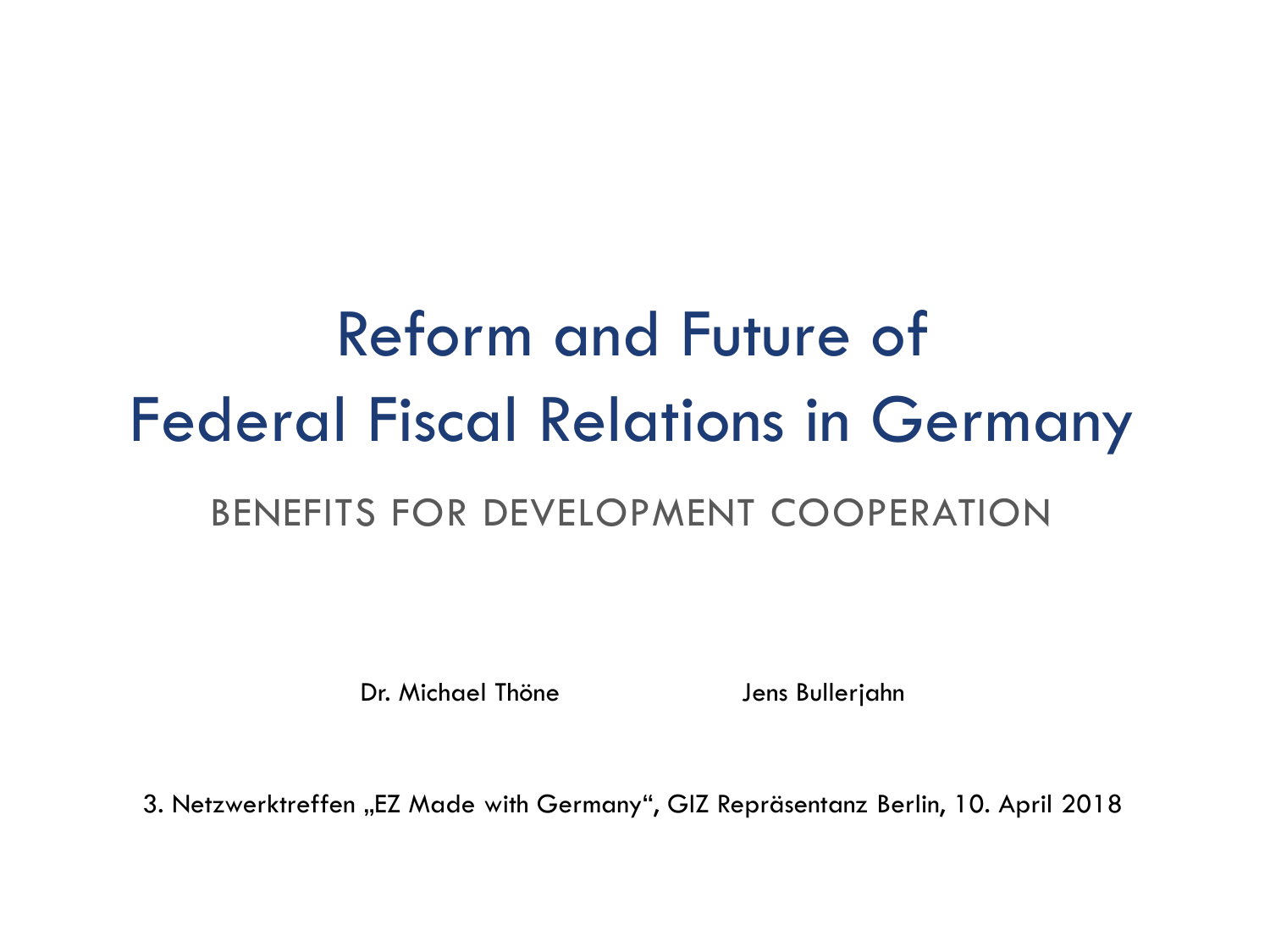### Reform and Future of Federal Fiscal Relations in Germany

# I. FEDERAL GERMANY – SOME BASIC FACTS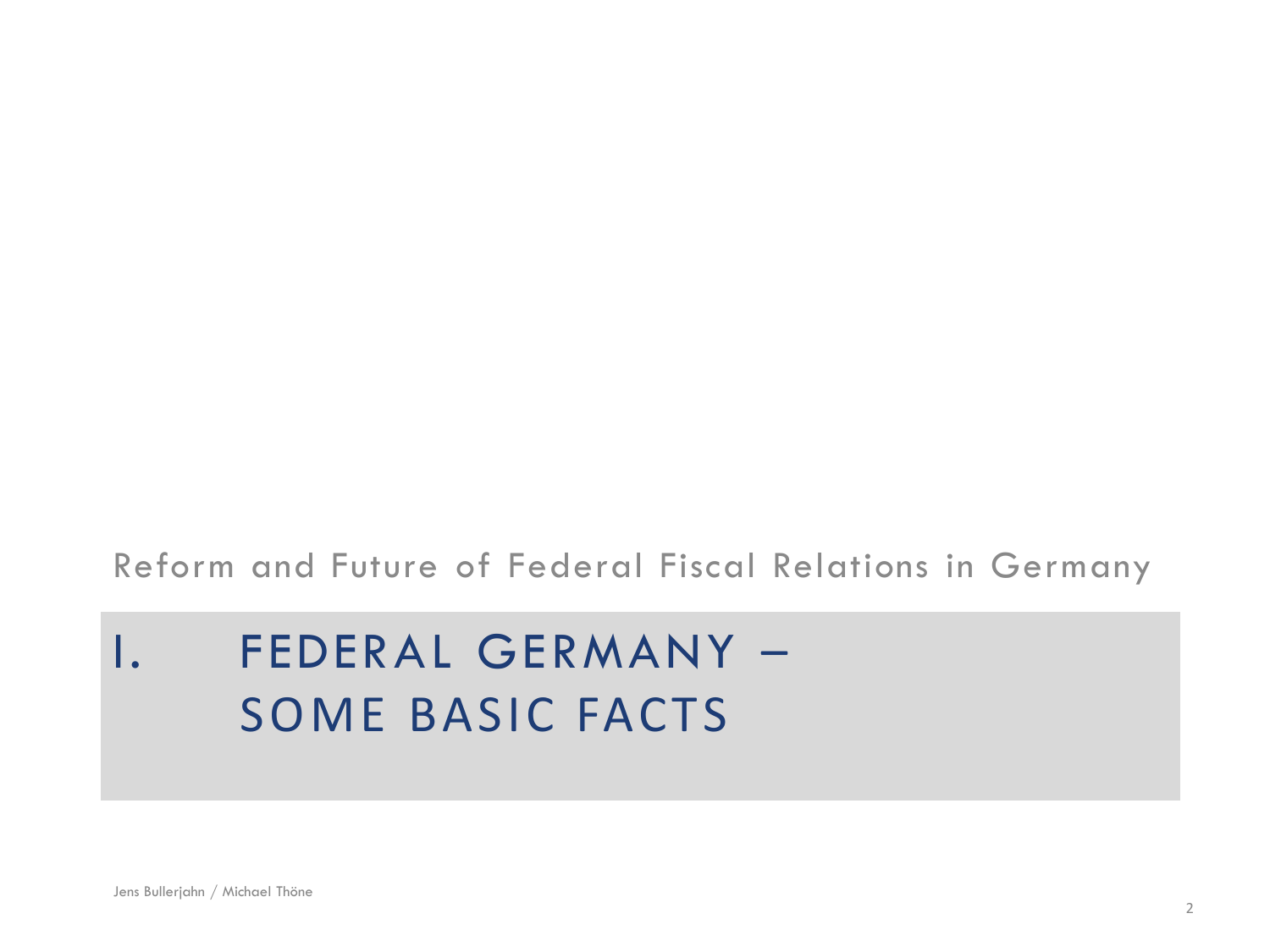# Three main levels of Germany

A large and heterogeneous federation



Pop. 82.7 million From pop. 550,000 (Bremen) From pop. 9 (Hallig Gröde) to pop. 17.9 Million (NRW) to pop. 3.5 Million (Berlin)

Gross Domestic Product (2015) From 25,000 EUR p.c. (Mecklenburg-Vorpommern) to 60,900 EUR p.c. (Hamburg)

Public Debt (end of 2016) From 1,300 EUR p.c. (Sachsen) to 32,300 EUR p.c. (Bremen)

### 1 Federation 16 States (*Länder*) ca. 12 000 Local Communities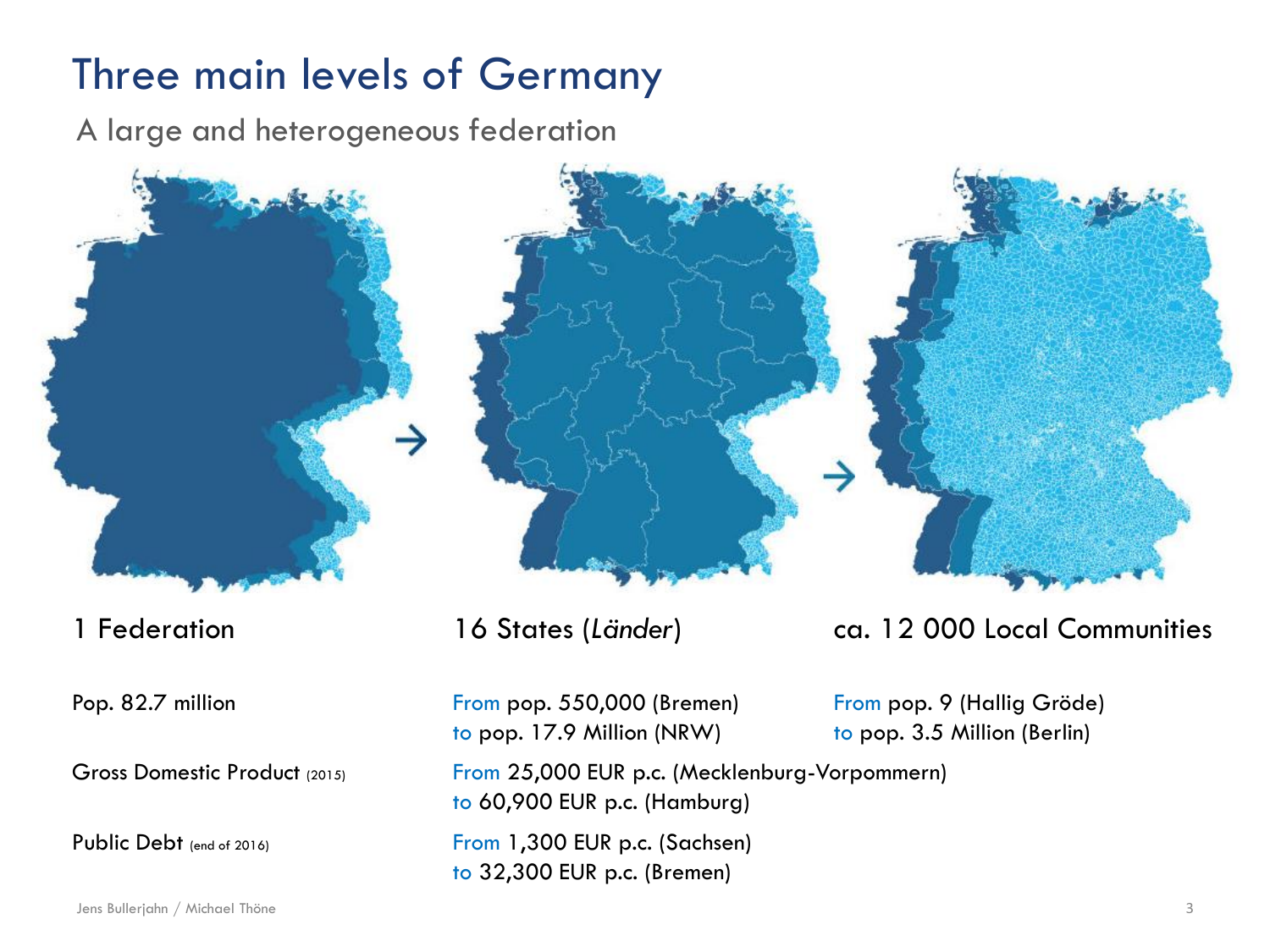# Overview: German fiscal federalism in one slide

| <b>Level</b>                               | <b>Tasks</b>                                                                        | Cooperation |  | <b>Taxes</b><br>(own)                                                                                   | <b>Taxes</b><br>(shared)        |                                                   | <b>Fiscal</b><br><b>Equalization</b> |                                                                  | <b>Transfers</b> |
|--------------------------------------------|-------------------------------------------------------------------------------------|-------------|--|---------------------------------------------------------------------------------------------------------|---------------------------------|---------------------------------------------------|--------------------------------------|------------------------------------------------------------------|------------------|
| 1 European Union                           | Single market<br>Agriculture,<br>Regional policy,<br>Currency etc.                  |             |  | Customs;<br>Indirect: Own<br><b>Resources</b>                                                           |                                 |                                                   |                                      |                                                                  |                  |
|                                            |                                                                                     |             |  |                                                                                                         |                                 |                                                   |                                      | Indirect:                                                        |                  |
| 1 Federal Level                            | Foreign, Social,<br>Defence, Energy,<br>Environment,<br>Economic, Transport<br>etc. |             |  | Energy, Mineral oil,<br>Tobacco,<br>Suppl. Tax on<br>income,<br><b>Social Security</b><br>Contributions | 눈<br>Corporate Income, parts of |                                                   |                                      | Own Resources + Regional Policies<br>Federal Fiscal Equalization |                  |
|                                            |                                                                                     |             |  |                                                                                                         |                                 |                                                   |                                      |                                                                  |                  |
| 16 States                                  | Administration,<br>Education, Research,<br>Police etc.                              |             |  | Inheritance,<br>Land transfer,<br><b>Minor Taxes</b>                                                    |                                 |                                                   |                                      |                                                                  |                  |
|                                            |                                                                                     |             |  |                                                                                                         |                                 |                                                   |                                      |                                                                  |                  |
| 284 Rural Districts<br>107 Urban Districts | Social,<br>Education, Culture,                                                      | Indirect    |  | Property, Land,<br>Local Business,                                                                      |                                 | Value Added Tax (VAT) , Personal income Tax (PIT) | 14 Municipal Equalizations           |                                                                  |                  |
| 11 091 Municipalities                      | Amenities, Building,<br>Infrastructure etc.                                         |             |  | Dogs,<br><b>Minor Taxes</b>                                                                             |                                 |                                                   |                                      |                                                                  |                  |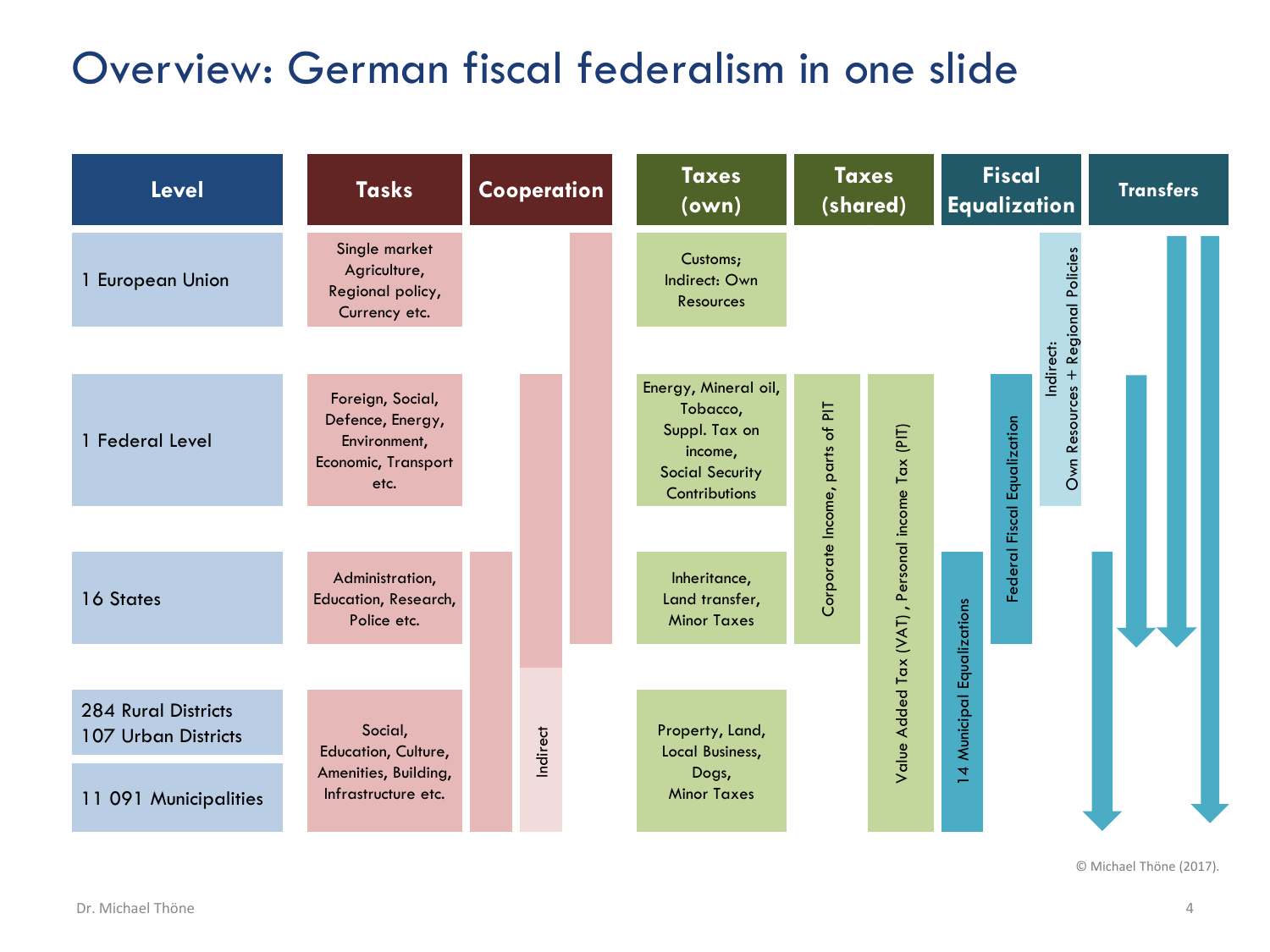### Reform and Future of Federal Fiscal Relations in Germany

# II. FEDERAL FISCAL RELATIONS AND THEIR REFORM IN 2017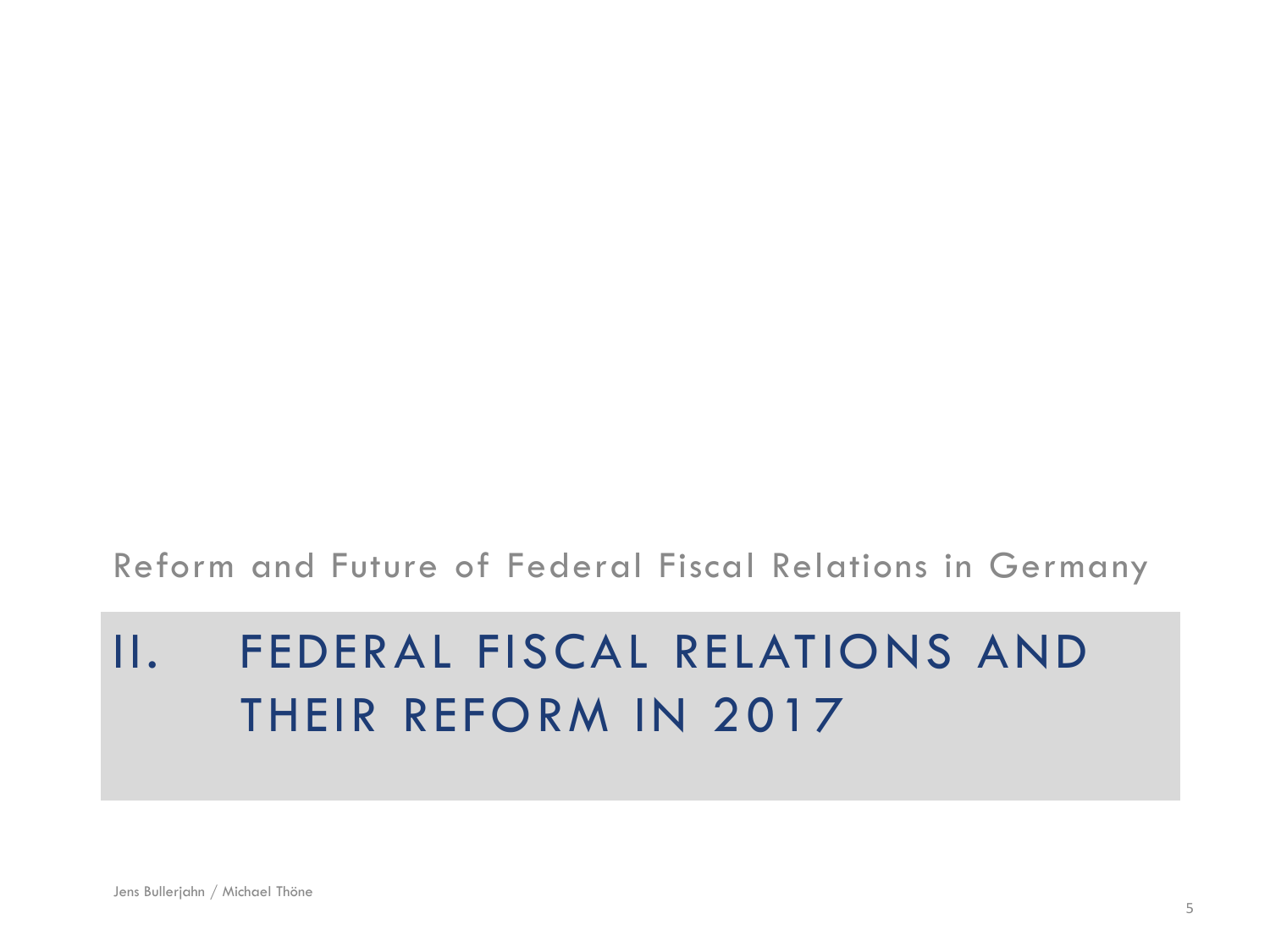# Milestones of federal fiscal relations 1950-2030

On the timeline: Important decisions and the introduction of new processes.

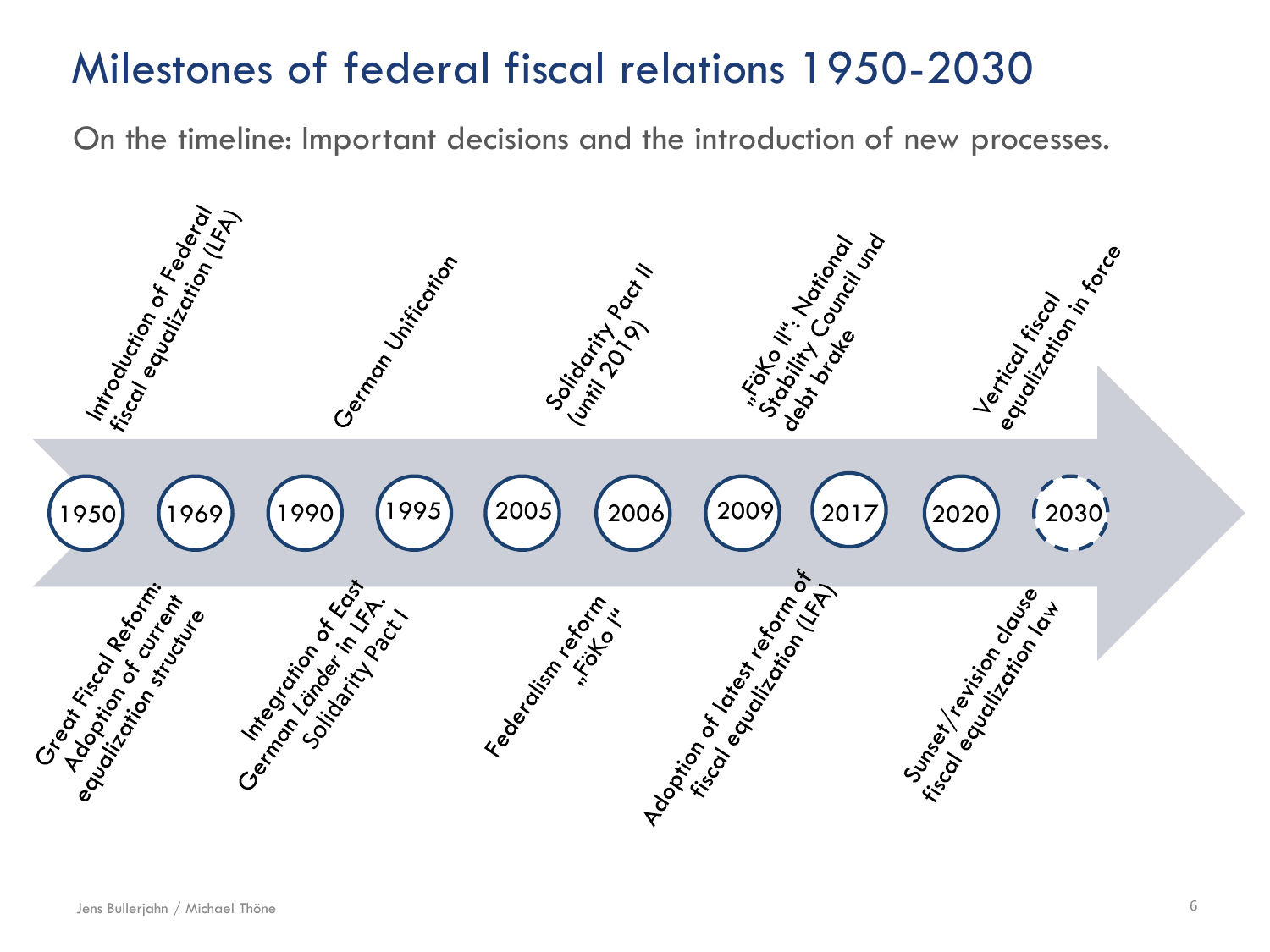# The five steps of the current fiscal equalization

Core functions and elements of the complex, historically grown system of federal finances. In this structure still in force until 2019.

| Vertical distribution of separate<br>and joint tax revenues between<br>federal and state level | • Assigning taxes to the levels.<br>• Joint taxes dominate with 72% of total tax revenues.                          |  |  |  |  |
|------------------------------------------------------------------------------------------------|---------------------------------------------------------------------------------------------------------------------|--|--|--|--|
| Horizontal allocation of joint                                                                 | • Horizontal assignment of the duly "own" income tax and<br>corporate tax revenues.                                 |  |  |  |  |
| tax shares                                                                                     |                                                                                                                     |  |  |  |  |
|                                                                                                |                                                                                                                     |  |  |  |  |
| Horizontal pre-equalization<br>of value added tax shares                                       | • VAT shares of the Länder: Up to 25% according to below<br>average tax capacity; the rest according to population. |  |  |  |  |
|                                                                                                |                                                                                                                     |  |  |  |  |
| Horizontal fiscal equalization                                                                 | • Comparison of fiscal and standardized fiscal need.<br>Partial equalization of the difference via formula tariff.  |  |  |  |  |
|                                                                                                |                                                                                                                     |  |  |  |  |
| <b>Vertical supplementary</b><br>federal grants                                                | • Complementary replenishment for all financially weak<br>Länder. Plus financing of four different special needs.   |  |  |  |  |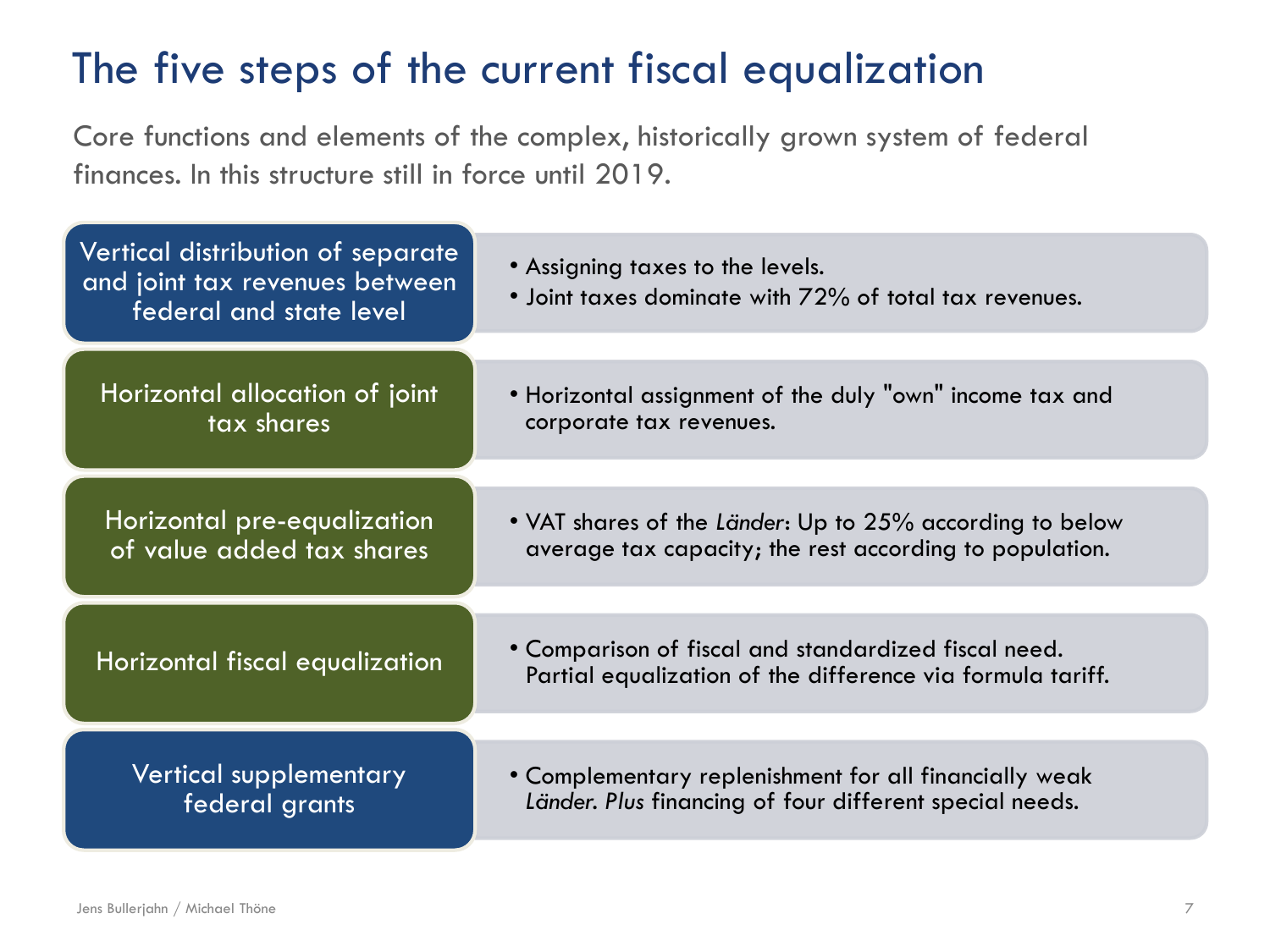# Small equalization…

### Equalizations compared to total revenues (2017)



In view of the small volume of the equalization elements in comparison to the total revenues, it is not yet plain why the federal fiscal equalization system plays such an important role in the financing of the *Länder* and in the public discussion. That changes when one looks at the individual *Länder*...  $[\rightarrow]$  next slide].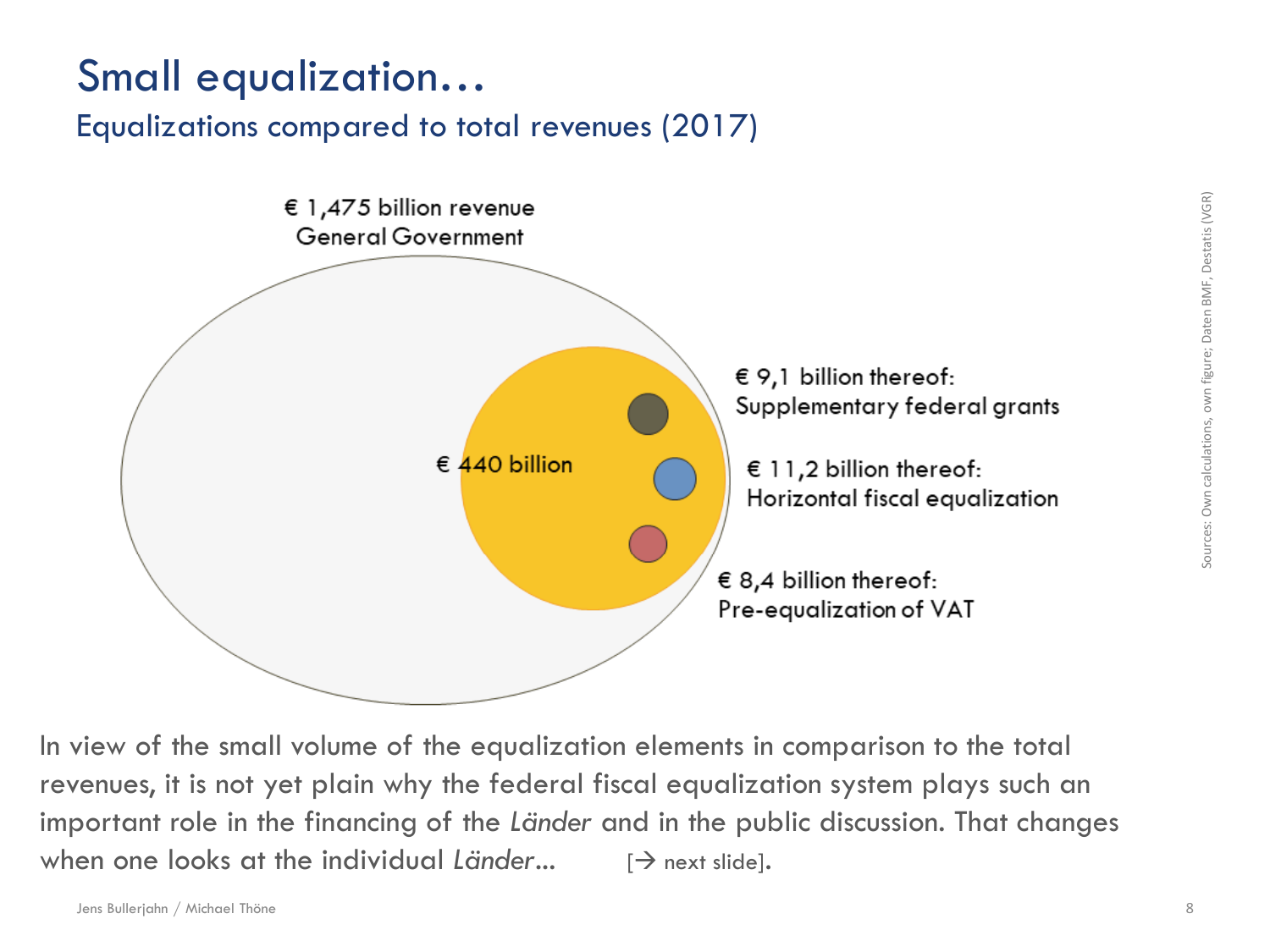# …great significance

### Share of federal fiscal equalization in final *Länder* revenues 2017 (2017)

 $50%$ 



... especially for the East German *Länder* as well as for Berlin, Bremen and the Saarland the equalization accounts for up to 46% of their revenues. The paying *Länder* give up to 18% of their final revenues.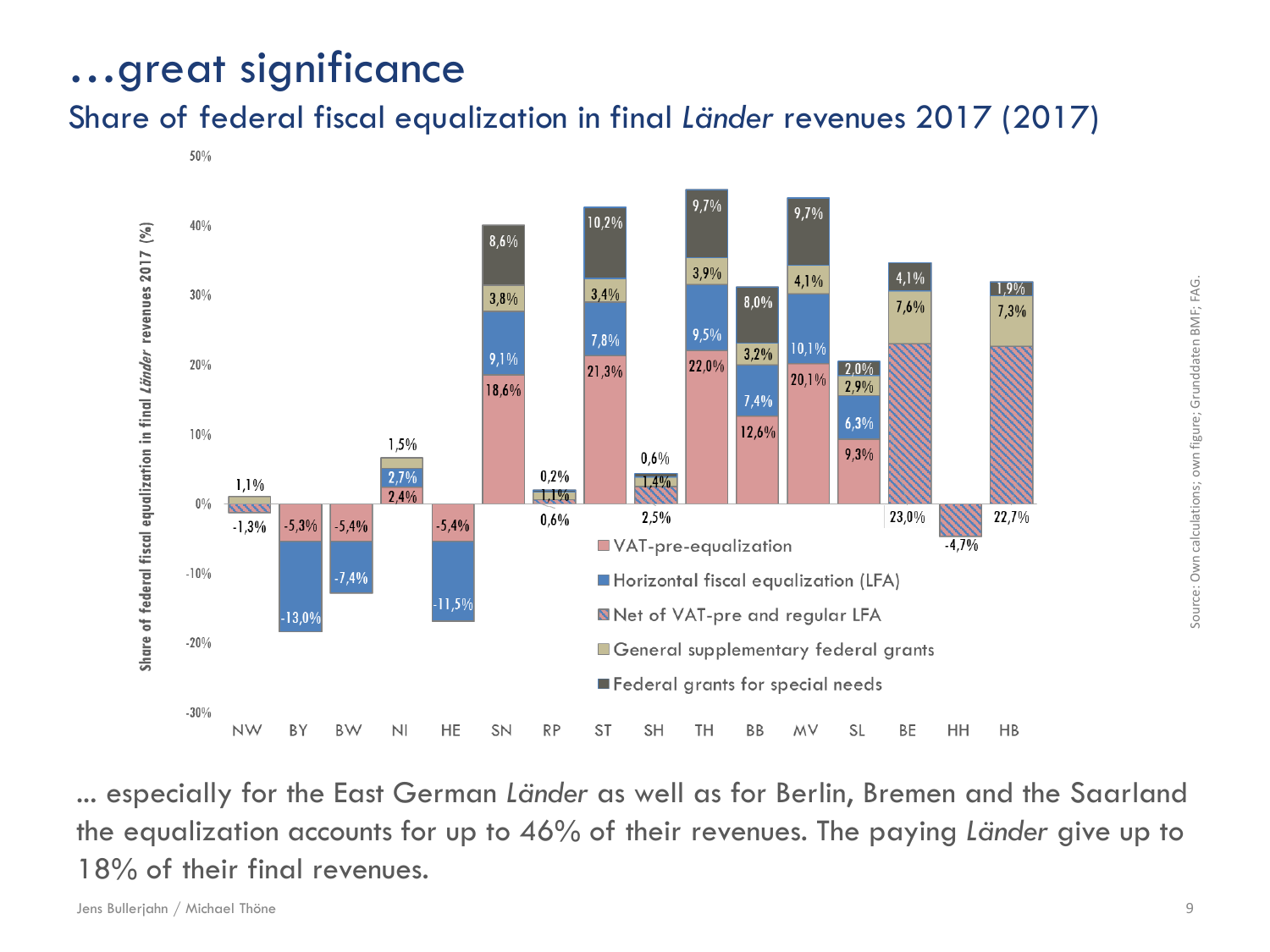# Reform 2017: Motives and objectives

The existing system redistributes very efficiently. Nevertheless – or, from a payer's point of view, *therefore* – it was clear long before the 2017 reform decision that substantial changes were necessary. The reform objectives of the *Länder* heralded tough negotiations.

### **Motives**

### The existing system had to be revised by 2020.

- Solidarity Pact II and the equalization law would expire by the end of 2019.
- Two payer countries (Bavaria, Hesse) had filed constitutional complaints against the current equalization law; mainly because of their financial burden.
- Two *Länder* (Bremen, Saarland) were obviously unable to comply with the debt brake from 2020 onwards.

## **Objectives**

### of the *Länder* for the reform

- All *Länder* should be able to meet the debt brake from 2020 onwards.
- Not one *Land* should be fiscally orse off after the reform. Thus, a more important role of the federal level was planned from the very beginning.
- The municipal tax capacity should play a larger role in calculating the fiscal capacity of the *Länder* in the LFA.
- The VAT pre-equalization should be abolished as it artificially turns North Rhine-Westphalia into a recipient state.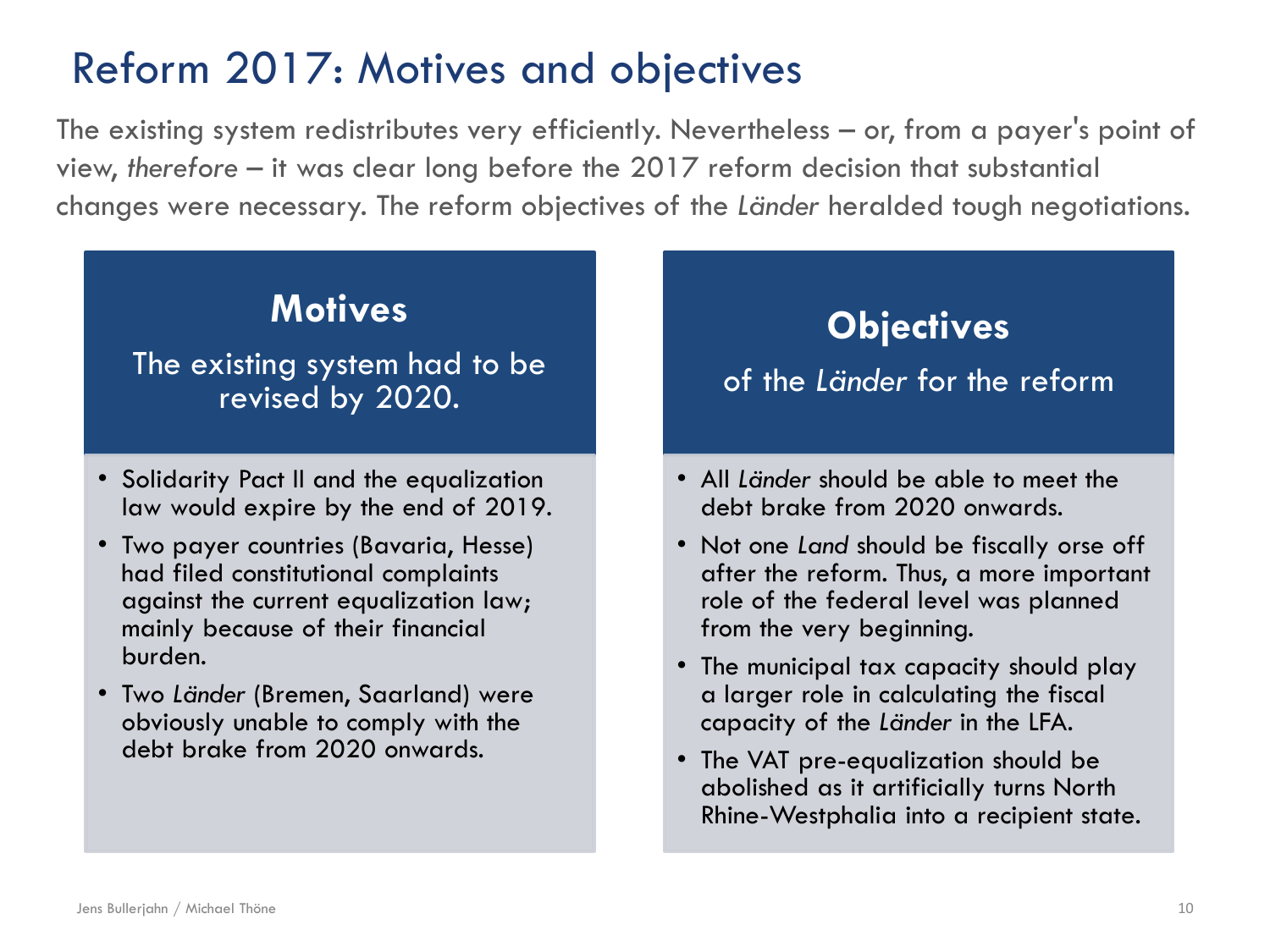# Reform 2017: Changes from 2020 onwards

VAT pre-equalization and horizontal equalization no longer apply. Instead, a vertical equalization with horizontal effects is employed directly in the VAT allocation. It is based on similar criteria as the current system.

The municipal tax capacity now at 75% in the calculation of Länder the fiscal capacity of the *Länder* (instead of 64%). Plus: A new, softened tariff for the horizontally effective compensation calculation.

The federal level pays € 4 billion net p.a. more; all *Länder* are bettered.

Consolidation assistance for Saarland and Bremen. All countries will be able to comply with the debt brake from 2020 onwards.

General federal supplementary grants rise. Federal grants for special needs partially revised

The federal government receives additional competences (for motorway construction, tax administration, school financing).

National Stability Council is strengthened in the monitoring of Länder budgets.

Many elements are being reassembled with the reform. But the proven mechanisms in the "engine room" of the federal fiscal equalization are largely retained.

Jens Bullerjahn / Michael Thöne 11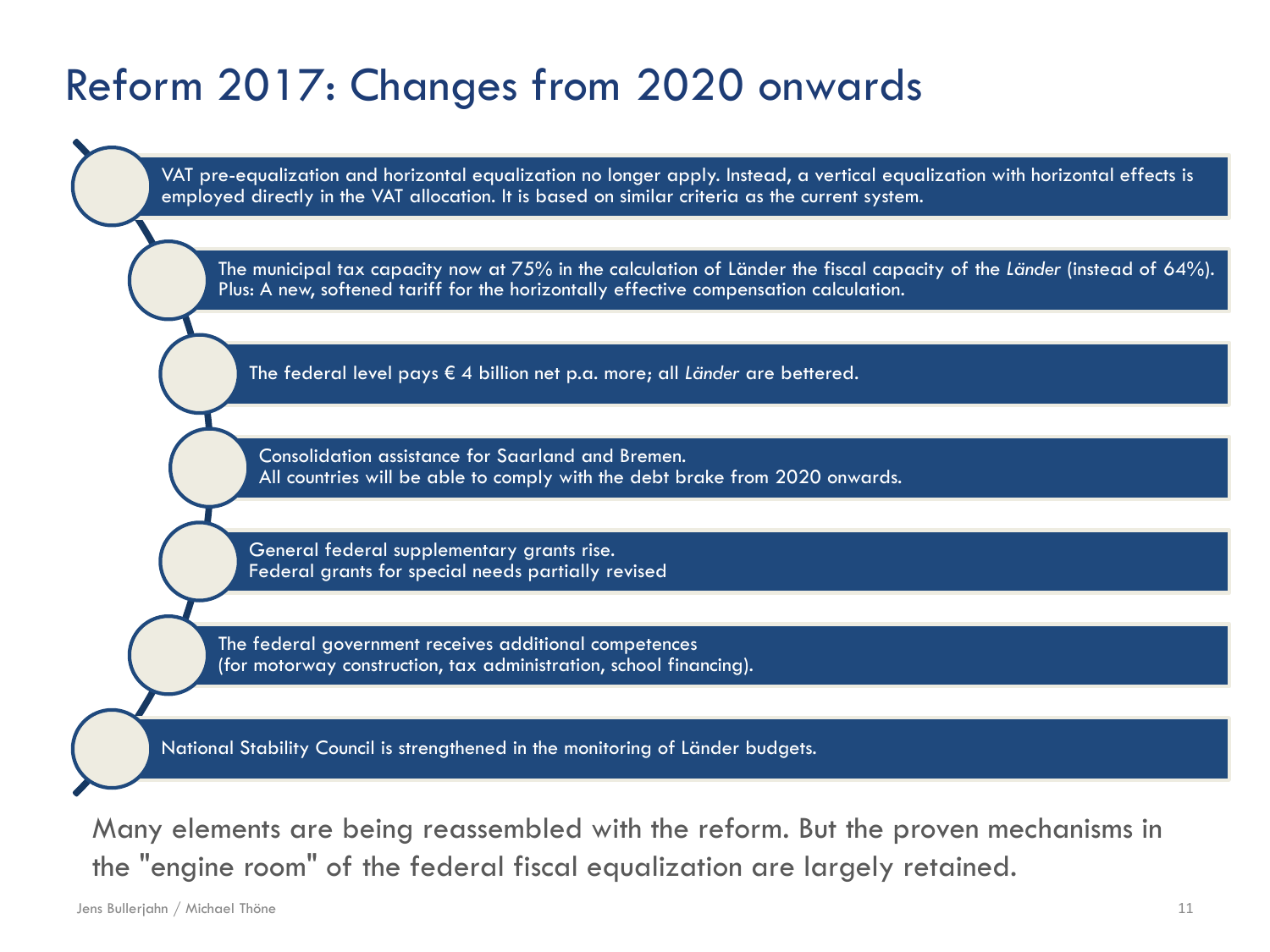# Reform federal fiscal relations - a successful compromise

After intensive negotiations between the *Länder*, the reform was remarkably **unanimous**: At the end of 2015, all 16 *Länder* agreed on a common model of reform.

All 16 *Länder* will be **better off** than in status quo from 2020 onwards. The required additional financing is provided by the federal government.

After **transferring some competencies** to the central level, the federal government - which had been involved in the *Länder* process from the outset - agreed to the common *Länder* model.

The **compromise** has **not yet mastered all the upcoming challenges**  for the federal government, the *Länder*, the local authorities and their fiscal relations. ( $\rightarrow$  See agenda in IV.).

However, the **central financial issues** between the federation and the *Länder,* as well as among the *Länder* are **well resolved until 2030**. Money continues to play an important role, but **the dominance of financial issues somewhat fades**: payers no longer pay "too much"; recipients no longer receive "too little".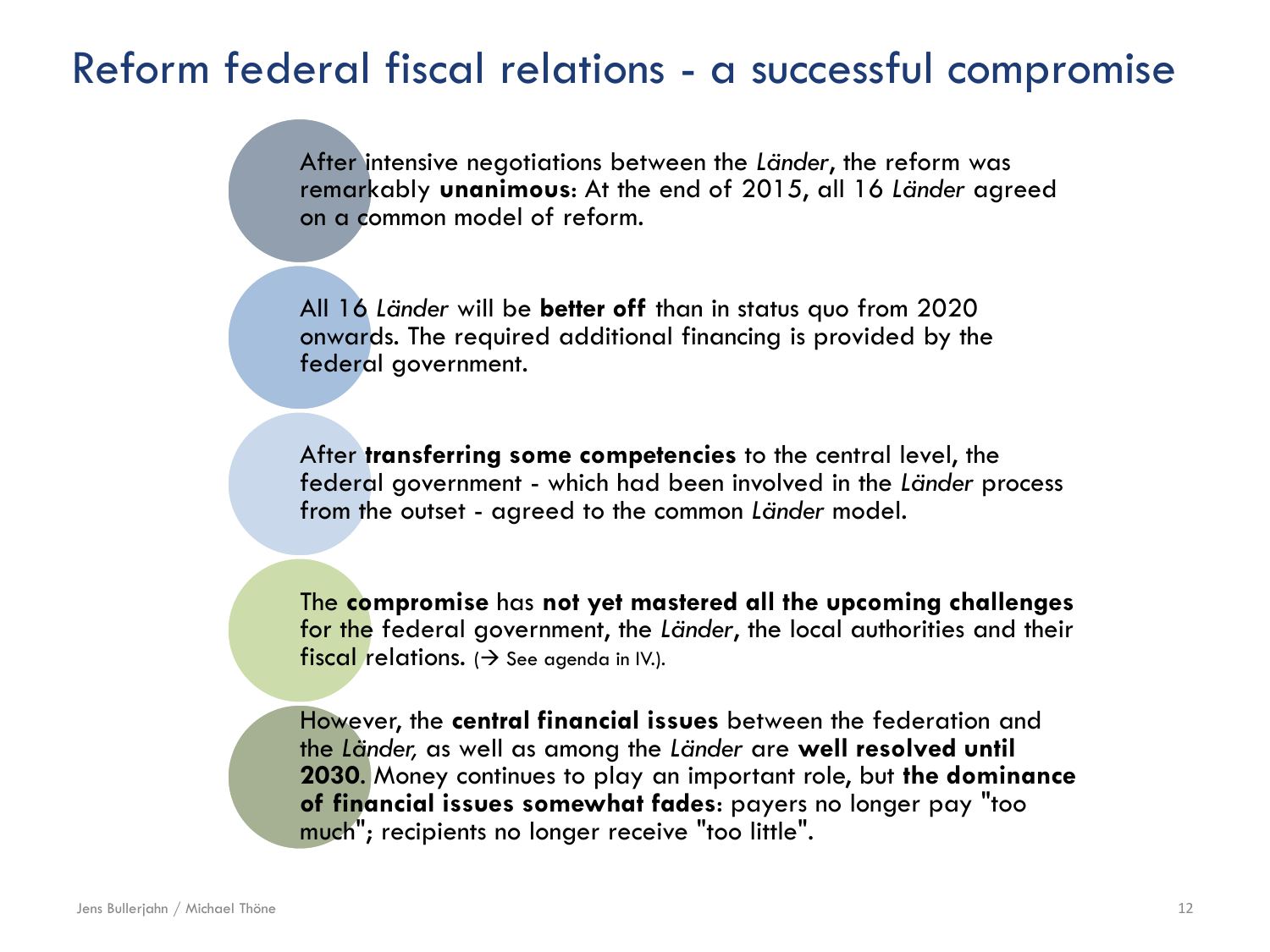### Reform and Future of Federal Fiscal Relations in Germany

# III. SUCCESS FACTORS OF COOPERATIVE FISCAL RELATIONS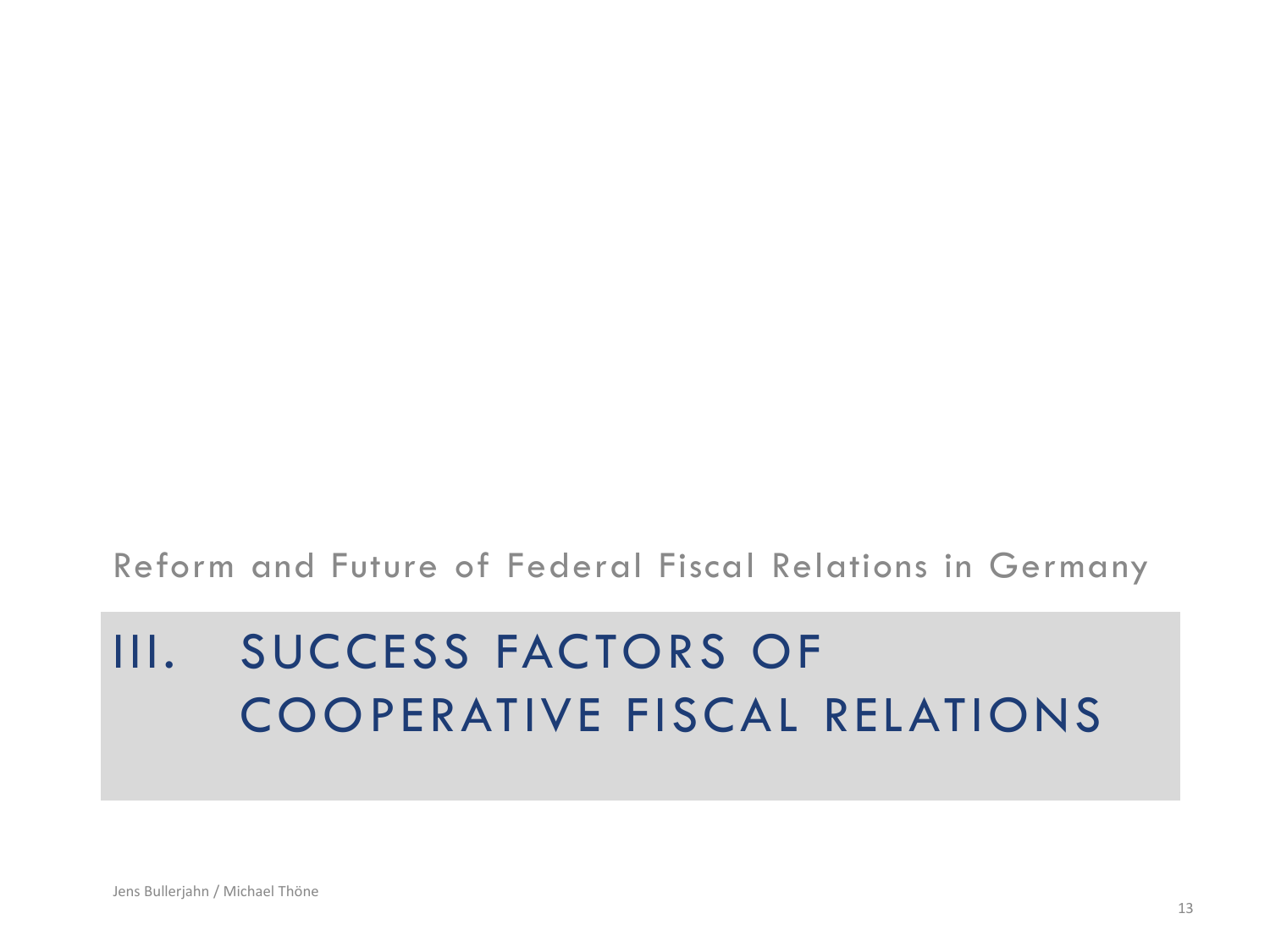# German federal finances – a good example?

What benefits do German experiences have for development cooperation?

Many elements of the German system of federal finances are closely interlinked. Nevertheless, these factors are not *specifically German.*

Rather, it is important to distinguish the respective structural side of a success factor from - sometimes specifically German - level effects.

By abstracting from the level effects of the indisputably rich country, the structural strengths that can also be exploited internationally are better revealed.

On the following three slides, we present a total of six structural, potentially exemplary success factors.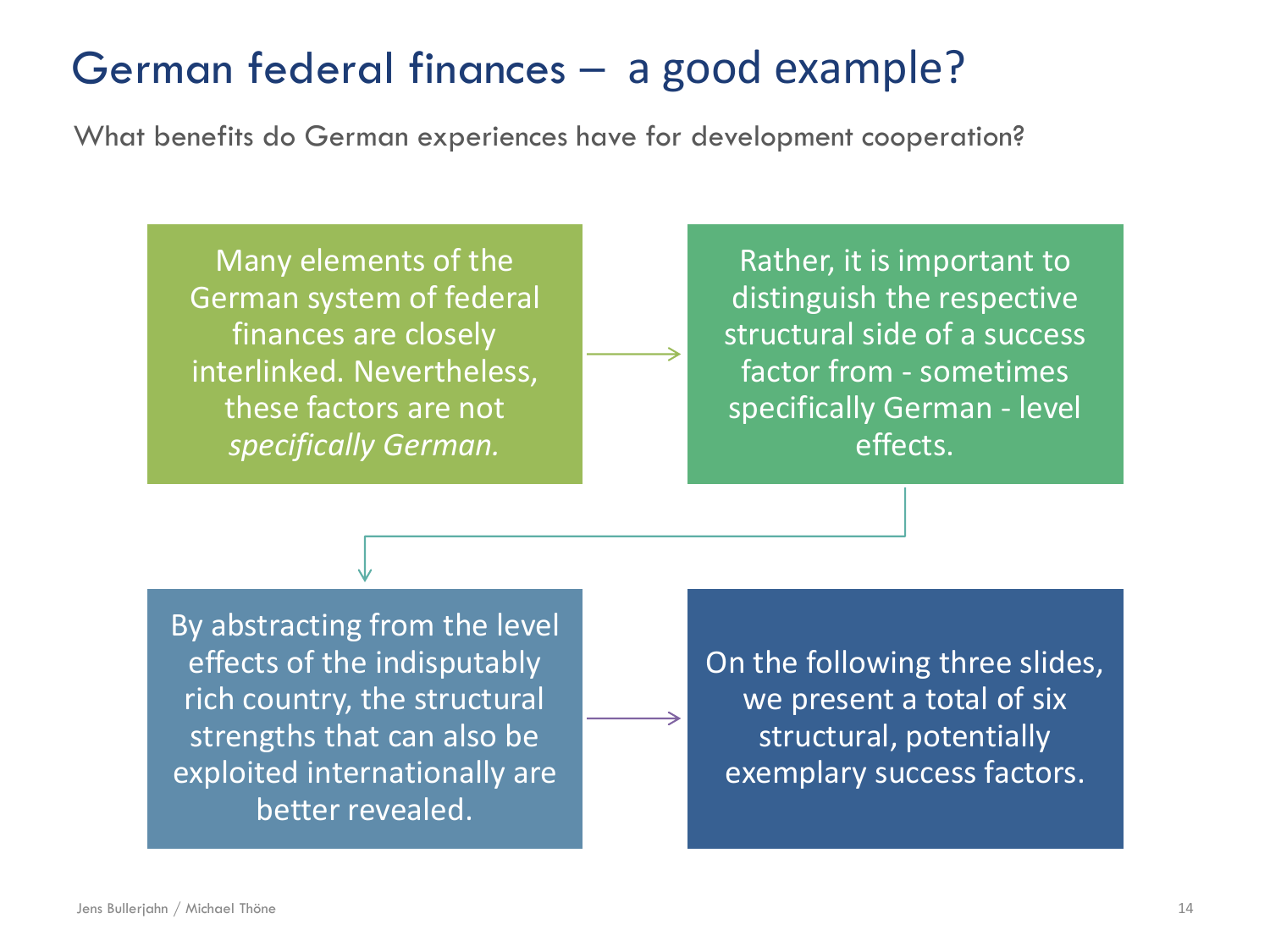# Success factors 1 & 2: Norms and integrated laws

What has proven effective? One needs a federal narrative that can be supported by all. And all important federal finances should be regulated in one place.

- 1. Equivalent living conditions: Semi-determined norms.…
- ... as a federal narrative strengthen the integrative power of an equalization system, because they help to bridge latent contradictions between equalization and independence.
- It offers all sides chances for identification, yet creates a corridor of commitment. This establishes an understanding of the limits of autonomy on the one hand, and of the limits for equalization on the other.

### 2. Integrated legislation for federal finances...

• ... ensures that the total effects of adjustments are always taken into account. Because all central financing issues of fiscal federalism are regulated by one law.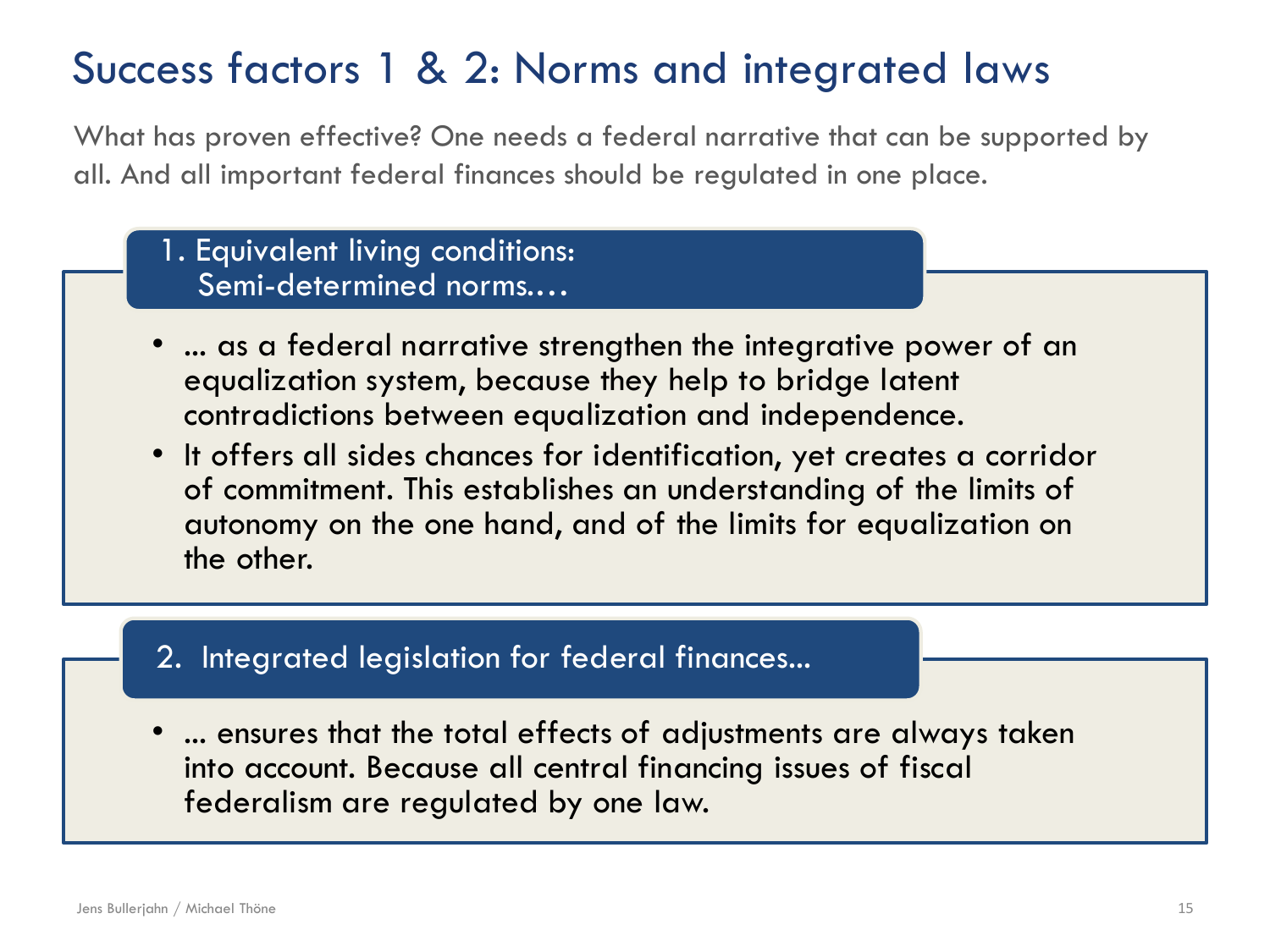# Success factors 3 and 4:

# Common data standards and vertical equalization

What has proven effective? With common data standards everyone talks about the same things. And: Even if transparency demands it differently, some vertical equalization with horizontal effects makes it easier for everyone to reach a consensus.

- 3. Common data and accounting standards…
- …... significantly reduce the number of potentially contentious issues in negotiations. Because you do not have to deal with facts, if you can trust in them.

### 4. Some equalization through the central level…

• ...creates the political conditions for a mutually accepted horizontal equalization between financially strong and financially weak partners when starting conditions are demanding.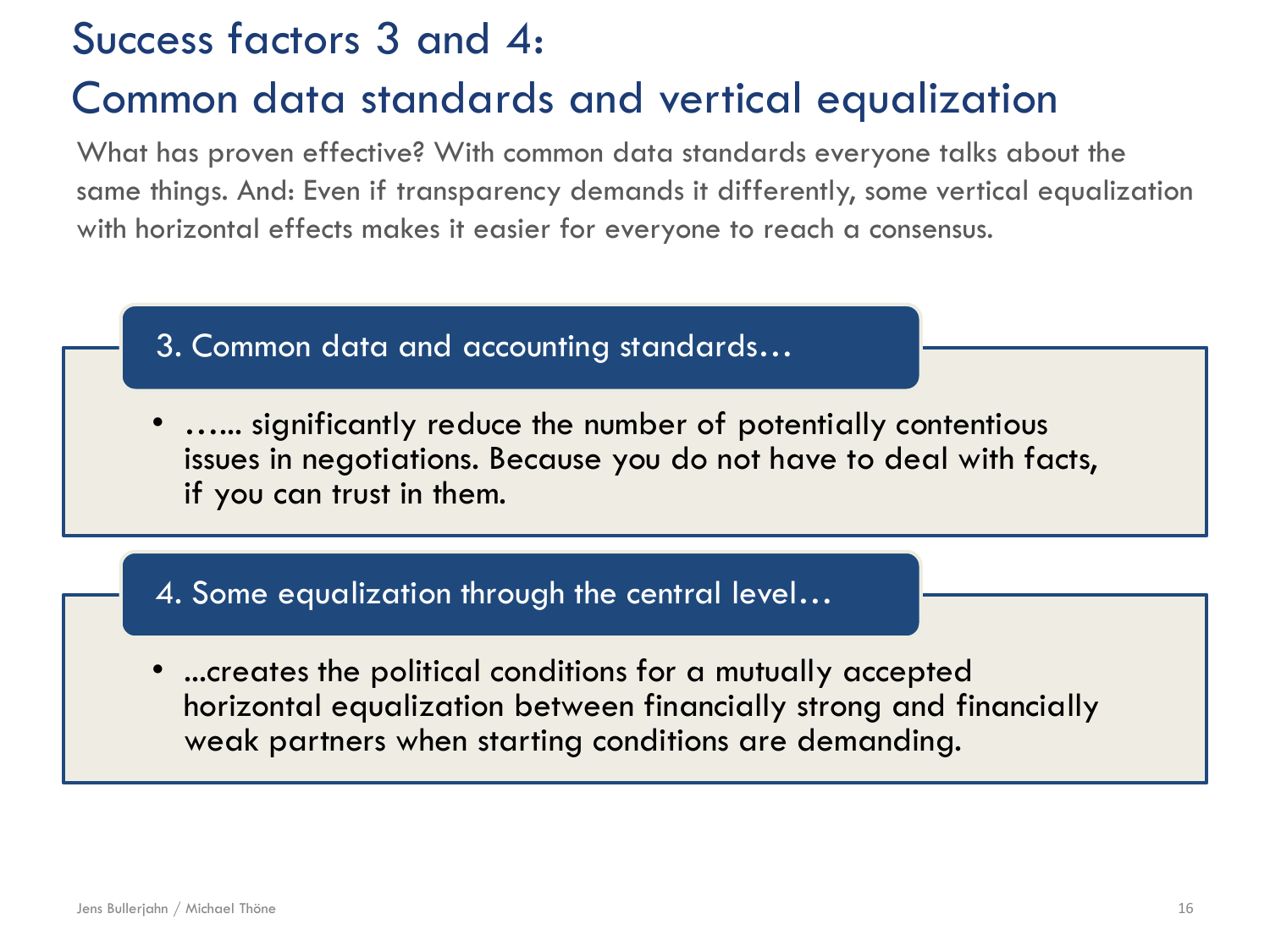# Success Factors 5 and 6: Uniform taxes and soft law

What has proven effective? Uniform taxes reduce conflicts. Joint committees create strategically important team spirit of the actors.

- 5. Homogeneous taxes of the *Länder*…
- ... make it much easier to capture the fiscal capacity, which is crucial for financial equalization. Everyone automatically knows the revenue of each other as regards amount and composition.
- Tax competition is not a source of political controversy over the "right" degrees of tax and fiscal capacities.

### 6. Example Stability Council. Common commissions as soft law instruments...

- ...ensure the permanent dialogue of finance ministers and related politicians in the federal state by organizing a monitoring of fundamental common decisions.
- Soft law committees are also useful for integrating the local level in political processes of the respective *Land*.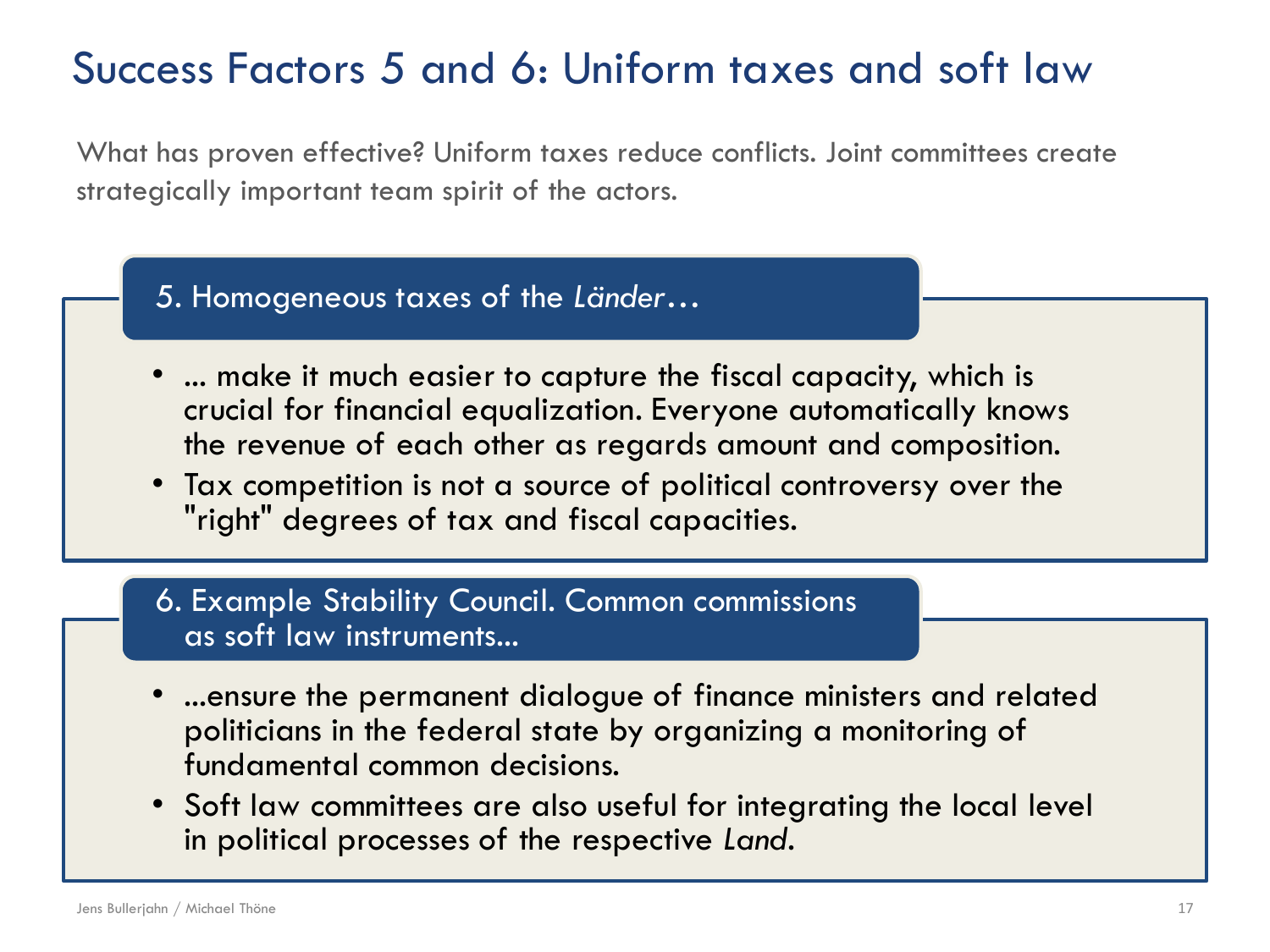### Reform and Future of Federal Fiscal Relations in Germany

# IV. AFTER THE REFORM IS BEFORE THE REFORM – A FEDERAL AGENDA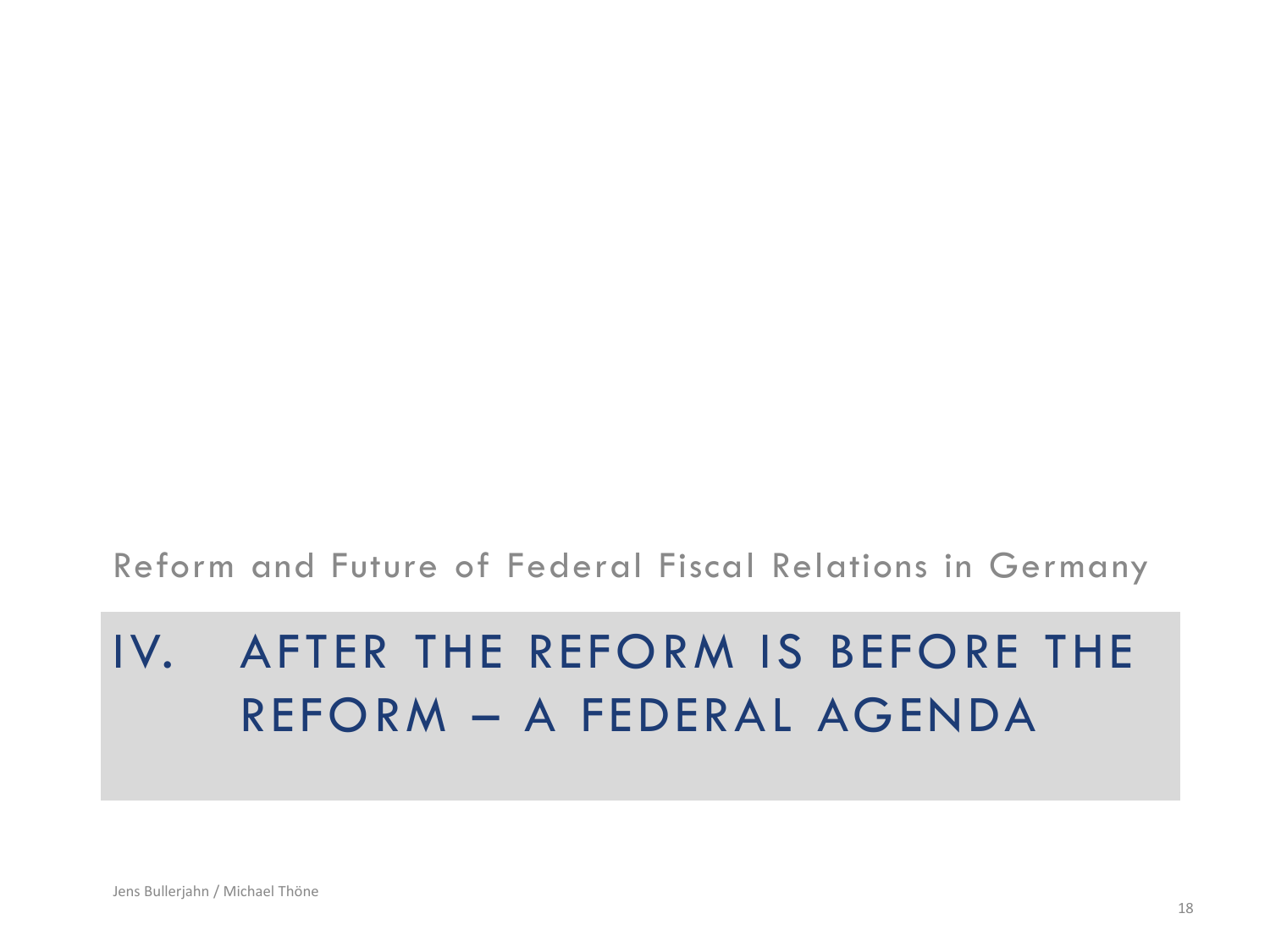# The nature of federal compromises

The 2017 reform of federal fiscal relations has overcome important challenges. To a certain degree, **money issues** will thus take a back seat until 2030.

However, **federal compromises** between many partners can not cover many issues at the same time.

So even with the 2017 reform, a number of **questions remain unanswered**.

Now, they are all the more on the federal agenda. In this sense, **after the reform is at the same time before the reform**.

In the final chapter, we name the **five most important challenges** for German fiscal federalism.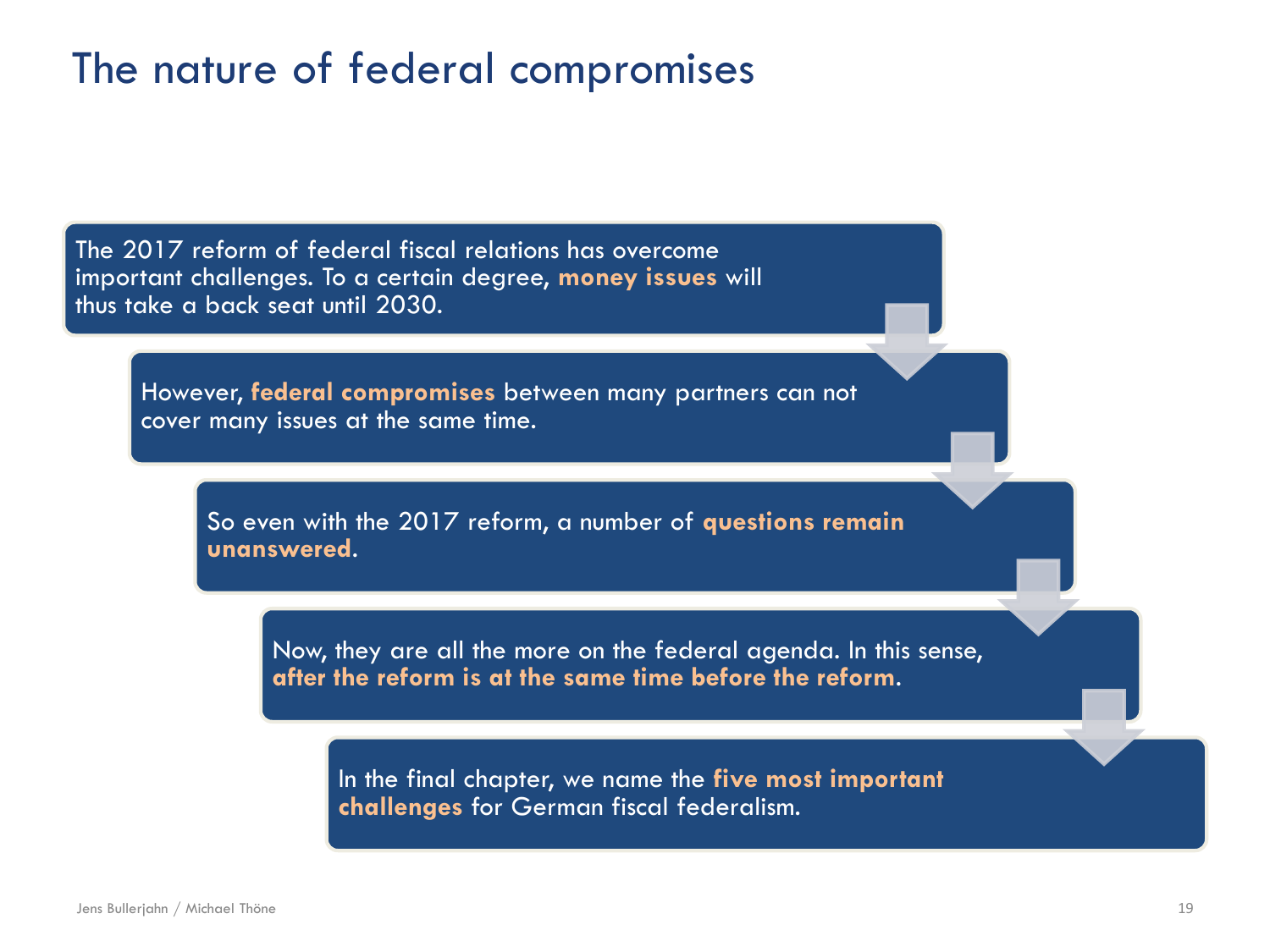# Agenda: Connectivity and Demographics

Two open topics are on the agenda, which must be tackled in the federal context.

### 1. Social benefits and the principle of connectivity

- Numerous social benefits are regulated by the federal legislature, but are implemented and partly financed by the municipalities and the *Länder*. These expenses have been growing very strongly for a long time.
- The federal government provides the federal states with many financial means according to the principle of the principle of connectivity ("who orders, pays."). But the sheer giving of money is not a solution to the mounting governance problems of this intertwined arrangement.
- It becomes necessary to involve the federal government organizationally in the provision of "its own" social benefits, so that responsibilities for finances and results lie in the same hands.

### 2. Demographic change and domestic migration

- Rural regions suffer above average from demographic change. Here, domestic migration adds to aging.
- Public services of general interest in affected regions are becoming increasingly expensive and difficult to organize due to economies of scale and remnant costs.
- As long as we want to maintain and strengthen the equivalency of living conditions – also in the spirit of the coalition agreement of the new Federal Government  $-$  a joint solution in the federal-*Länder* context is needed.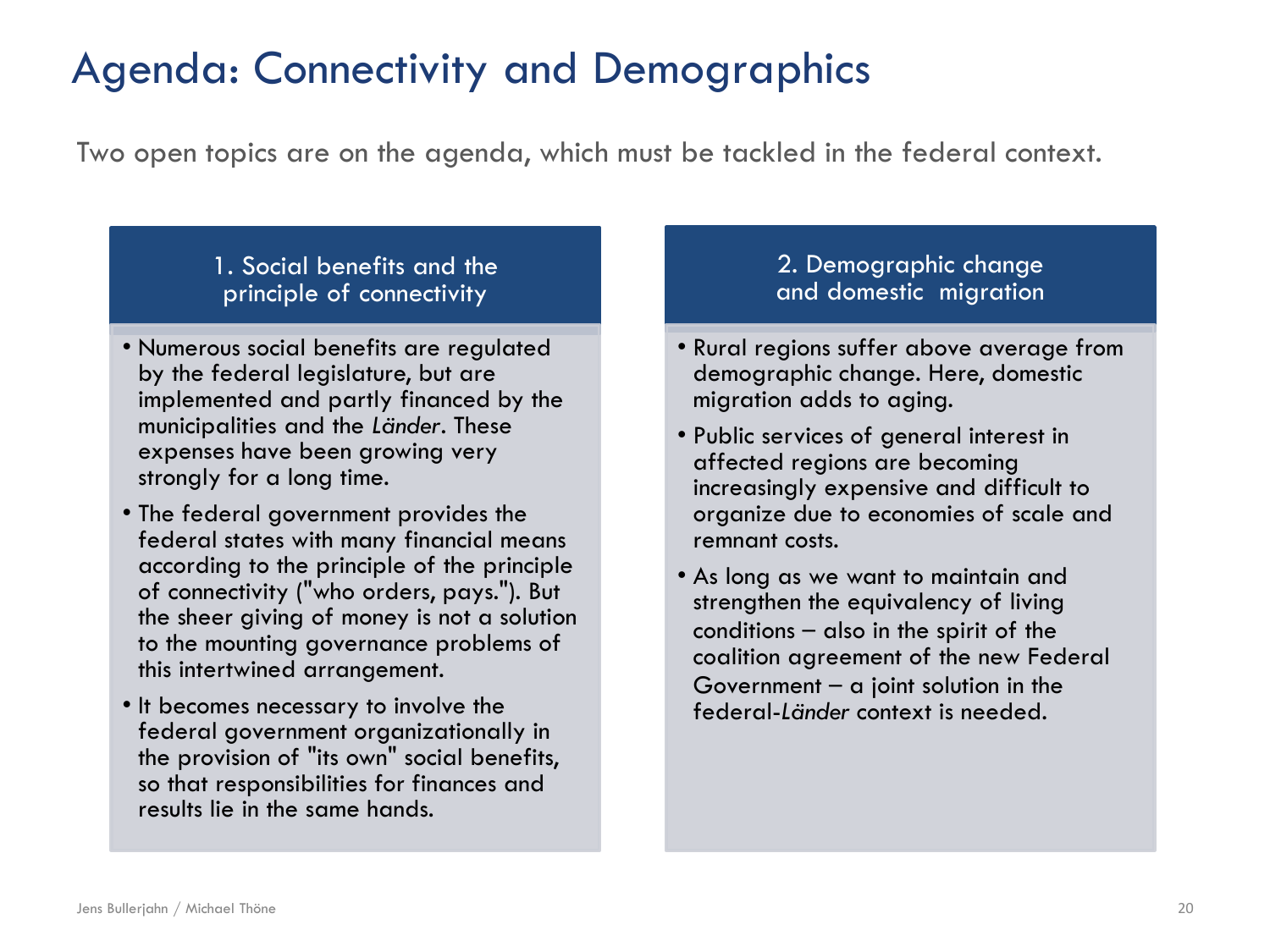# Agenda: Investments, debt management, pensions

Three other open issues are on the agenda that do not necessarily have to be addressed in a federal context. But they are more likely to land there for good.

### 3. Investive modernization

- Public investment has been neglected for too long in Germany, especially at the local level.
- If investments are to be stepped up under less favorable conditions, a structural solution beyond ad-hoc funding programs is needed.

### 4. Debt management for bad times

- Interest rates will rise sooner or later and the economy will slow down.
- Here, it is important to prepare the debt management of the *Länder* and municipalities for bad times.

### 5. Pension and pension costs

- The financing of pensions and health care of civil servants, judges and pensioners will become a major fiscal problem, especially for the West German *Länder*.
- Even if it is not a unique federal problem - without a joint effort of federal and *Länder* governments, no satisfactory solution is conceivable.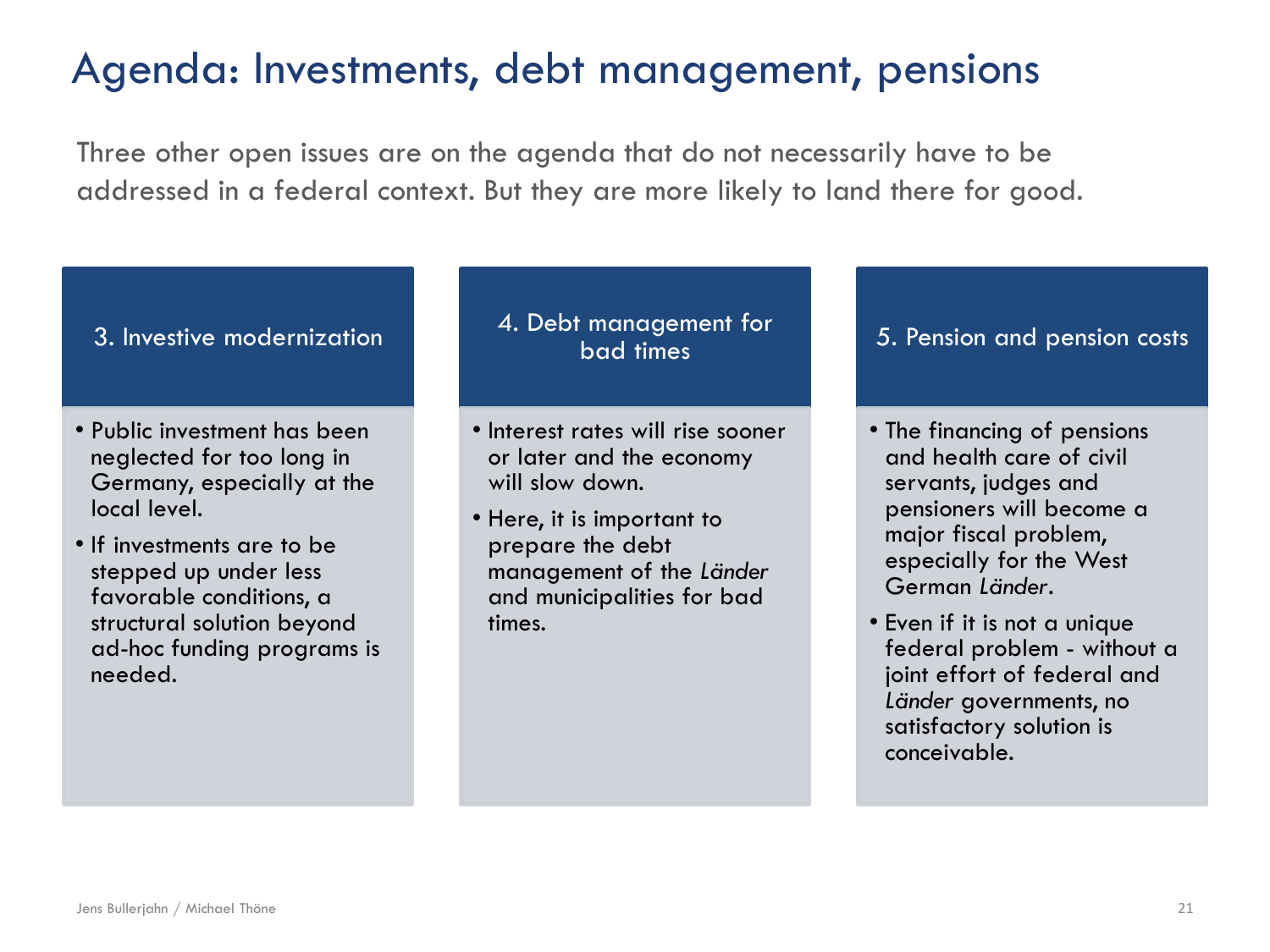# Fiscal sustainability and impact-oriented governance

The federal agenda boils down to a dual task: Creating fiscal sustainability and improving impact-oriented policies. This strengthens the Länder and their local communities in the long term.

Germany can accept and master these **great challenges** well. Provided it consistently reverses, i.e.

- Strengthens the s**ustainability of public finances** at all levels and
- faces up the multiple upcoming **governance issues** through more **impact-oriented policies**.

If that succeeds, it will also strengthen the **federation**.

• Thus, on the "**federal amplitude**", the current growth in significance of the central level can become the **harbinger of a longterm strengthening of the Länder and their municipalities**.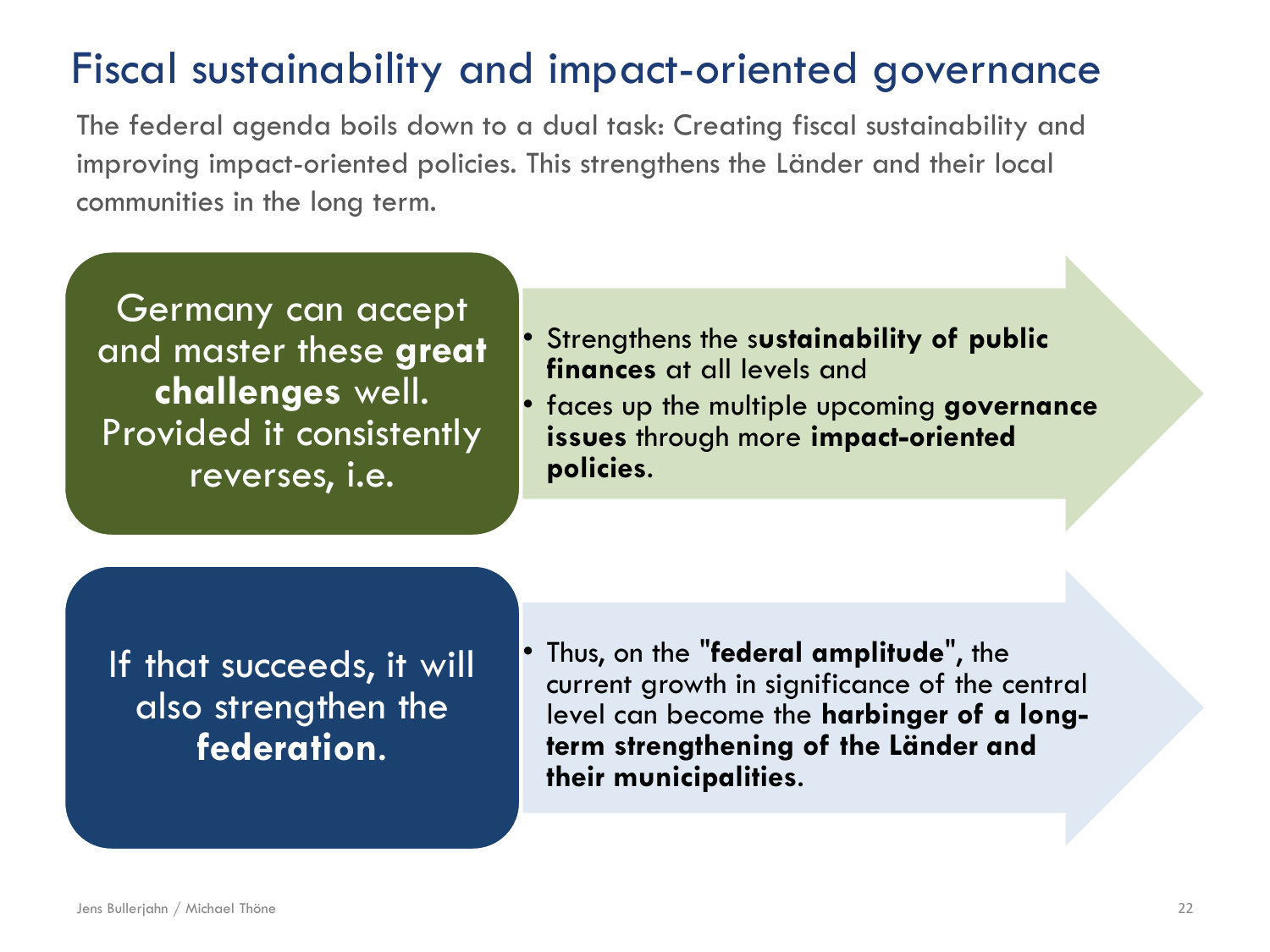# Closing remark on federalism

Whatever happens, no matter what the challenges the people and their elected representatives face, the very fact that several political levels can take care of it and that they may even compete with one another to offer solutions is a grand democratic added value.

In this sense, federalism always makes sense, always is valuable - no matter where the federal amplitude stands.